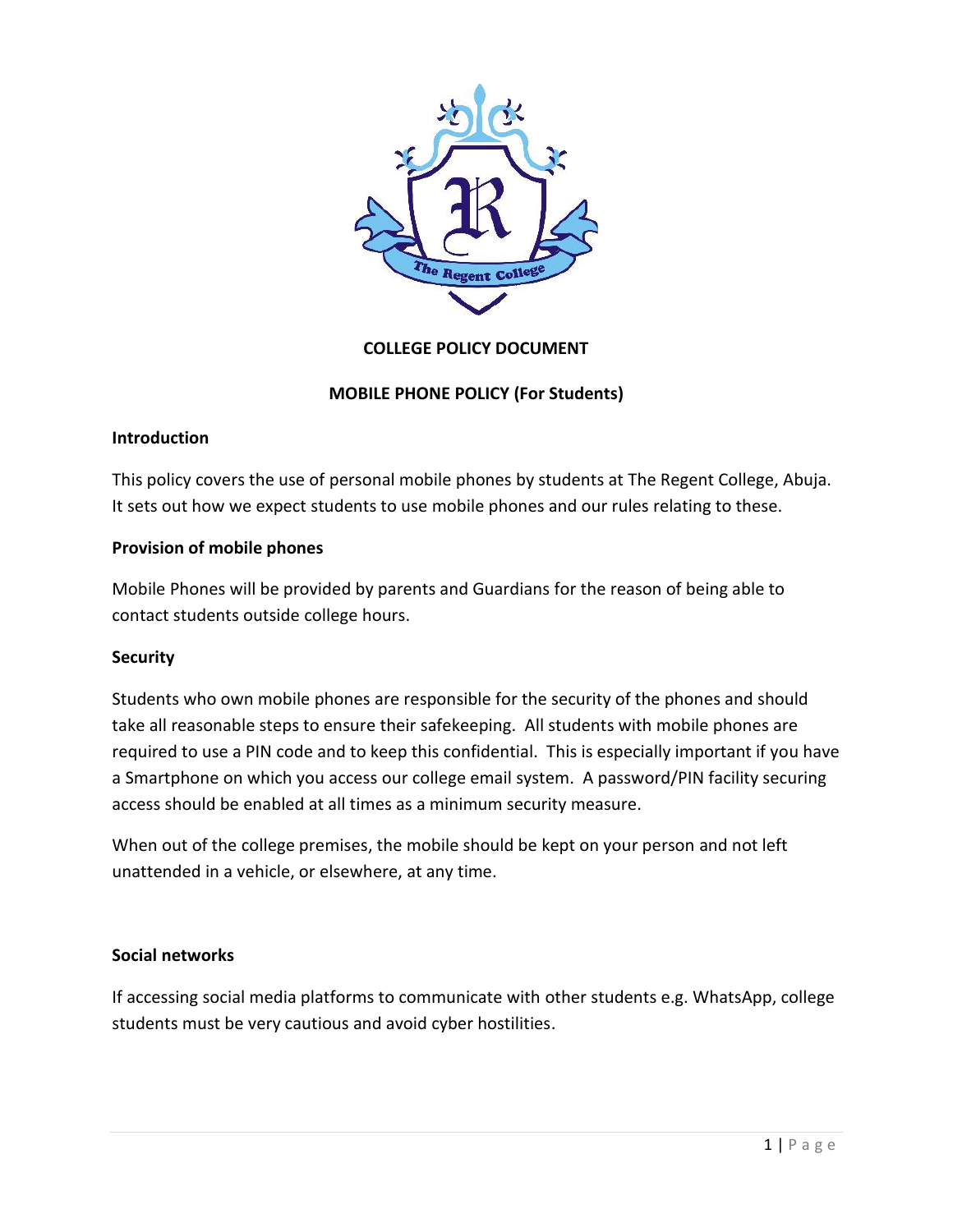#### **Personal usage**

Students must not use the mobile phone to access, use or distribute any material, or participate in any activity, which is not, or might reasonably be regarded as, distasteful, offensive, indecent, or harmful to other users. The following list gives examples of the sort of material or activities that will be regarded as unacceptable. It is not exhaustive.

- Bullying or harassment
- Personal insults, attacks, or abuse
- Racist or sexist activity
- Chain letters or games
- Pornography

### **Lost or stolen phones**

The Principal or Deputy Principal should be notified immediately if a mobile phone belonging to a student is lost or stolen so that steps are taken to recover the phone or disconnect it remotely if it had that facility enabled.

# **Frequency of usage of mobile phones**

Personal mobile phones should not be used excessively during college hours. On entering a lecture room you must submit your phone to the subject teacher for the duration of the lecture or switch off the phones on entering, as the teacher may require. If a student is making or receiving an unreasonable number of calls/texts during studying hours or is playing a game, the college reserves the right to request the student to turn the phone off.

# **Using mobile phones whilst driving**

Students who drive should ensure that they do not answer mobile phone calls whilst driving. The Regent College, Abuja will not be liable for such use, and any student who is fined for breaching the ban will be required to pay such fines themselves and may face further disciplinary action at the college.

# **Confidentiality & Discretion**

Students should be aware that other people may overhear conversations made on mobile phones, and take steps to ensure they do not make overly loud or noisy phone calls or walk around the college receiving phone calls.